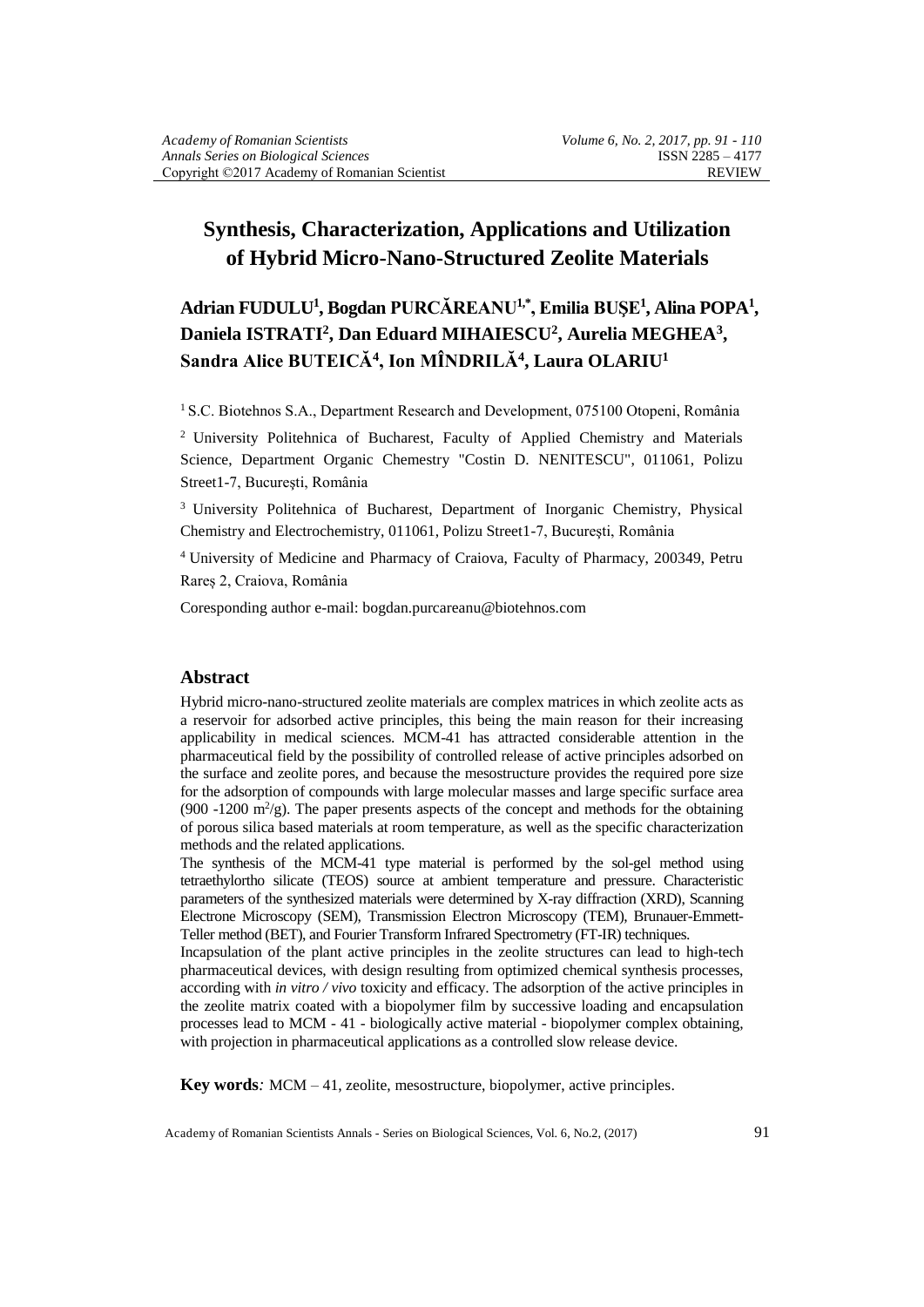### **Introduction**

Zeolites belong to a very large category of aluminosilicates. They were discovered for the first time by Cronstedt, a Swedish scholar, in 1756, when a certain type of silicon ore was used in a heating treatment, (subjected to heat treatment), and the zeolites formed foam and bubbles emanating vapors, therefore they were named zeolites (Greek zeo = boil and lithos = stone).

At the beginning of the nineteenth century, zeolites had begun to be studied even if the scientific community did not show any particular interest in them. The term "molecular site" was attributed by McBain in 1931 when he discovered that chabazite, a mineral, possesses the ability to selectively adsorb molecules with a diameter of less than 5Å [1].

In other words, molecular sites have the property of retaining the particles that fit inside the channels and let the larger molecules to pass. The term "molecular site" is applicable to substances that have selective sorption properties. A few years later, Barrer and his associates, studied the sorption properties of chabazite and other porous materials, and realized that nitrogen and oxygen could be separated using a properly treated zeolite, in order to have a selective form for the size of the two atoms. Later, the zeolites began to be used on an industrial scale to separate pure oxygen from the air. Between 1949 and 1954, Breck et al., synthesized various zeolites (zeolite A, X and Y) that have been used for the purification of various small molecules [2]. Since then, the nomenclature of this type of compound has become well-known. The success of the synthesis of crystalline aluminosilicates, and in particular the discovery of a new category of aluminophosphates and silicoaluminophosphate did the concept of molecular zeolites and molecular sites more complex [3,4].

Due to the small porous area of the zeolits (0.4 nm to zeolite A) they are very attractive for commercial applications because this feature allows selective absorption based on small differences between gas molecules. In addition, these molecules have attracted the attention of scientists interested in catalysis. At first, the petroleum industry was not very interested in this type of compound because it was believed they have far too small pores to be effective in thermal cracking, but Rosinski and his collaborators have shown the opposite.

Since then, the scientists tried to expand the pore size of the microporous field in the mesoporous field in order to integrate into industrial applications. These could include separation of heavy metal ions from industrial waters,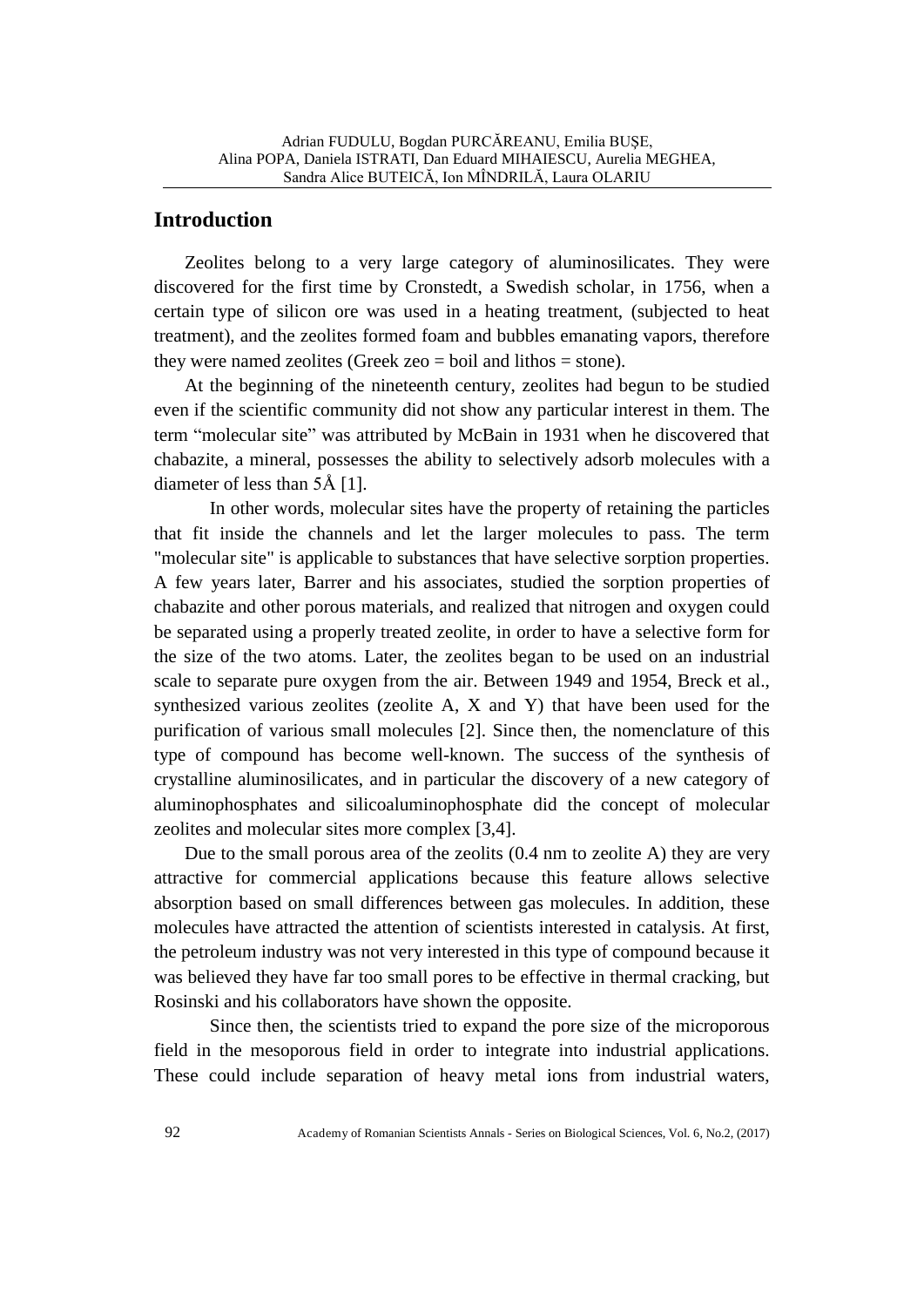sorption and separation of various large organic molecules from water, encapsulation of metal complexes in the networks, and introduction of nanoparticles into pores for electronic and optical applications [5, 6, 7]. Yanagisawa et al. described in 1990 the synthesis of a zeolite very similar to MCM-41. Their method is based on the intercalation of a long chain (typically C-16) of alkyltrimethylammonium cation, into the canymite-type silicate, followed by calcination to remove organic matter, which is called surfactant, resulting a mesoporous material. The silicate layers condense to form a three-dimensional structure with nano-sized pores.

Solid state nuclear magnetic resonance spectroscopy 29Si indicates that a large number of incompletely condensed species Si (OSi) 3 (OH) (Q3) are converted to fully condensed species Si (OSi) 4 (Q4) during the intercalation and condensation process. X-ray diffraction presents only a peak without too much information centered at extremely low angles. Unfortunately, the incomplete data led to an ignorance of the results of this group [8].

## **Synthesis and Functionalization of Micro-Nano-Structured Hybrid Zeolites**

In 1992, Mobil Corporation researchers discovered M41S family of silicate/aluminosilicates, mesoporous molecular sites with a very uniform and exceptionally high pore structure. The synthesis of this type of compounds is based on both, sol-gels and surfactants sciences. The template agent is not just a single solvated organic molecule or metal ion, is a molecular surface of the surfactant that self-assembles. Within this family, it has been identified three different mesophases, lamellar (MCM-50), hexagonal (MCM-41) and cubic (MCM-48). The hexagonal mesophase, called MCM-41, possesses very regular surfaces of uniformly sized channels whose diameter varies between 15-100 Å depending on the template used, the addition of auxiliary organic compounds and reaction parameters [9, 10]. MCM-41 was the most studied member of the family because the others are thermally unstable or difficult to synthesize.

In any porous material, the pore shape can be approximated after one of the three cases:

- Cylindrical pores of circular section

- Ink droplets type, thin neck and large body
- Slotted parallel slit pores

Depending on the porosity, IUPAC, has classified these compounds into:

Academy of Romanian Scientists Annals - Series on Biological Sciences, Vol. 6, No.2, (2017) 93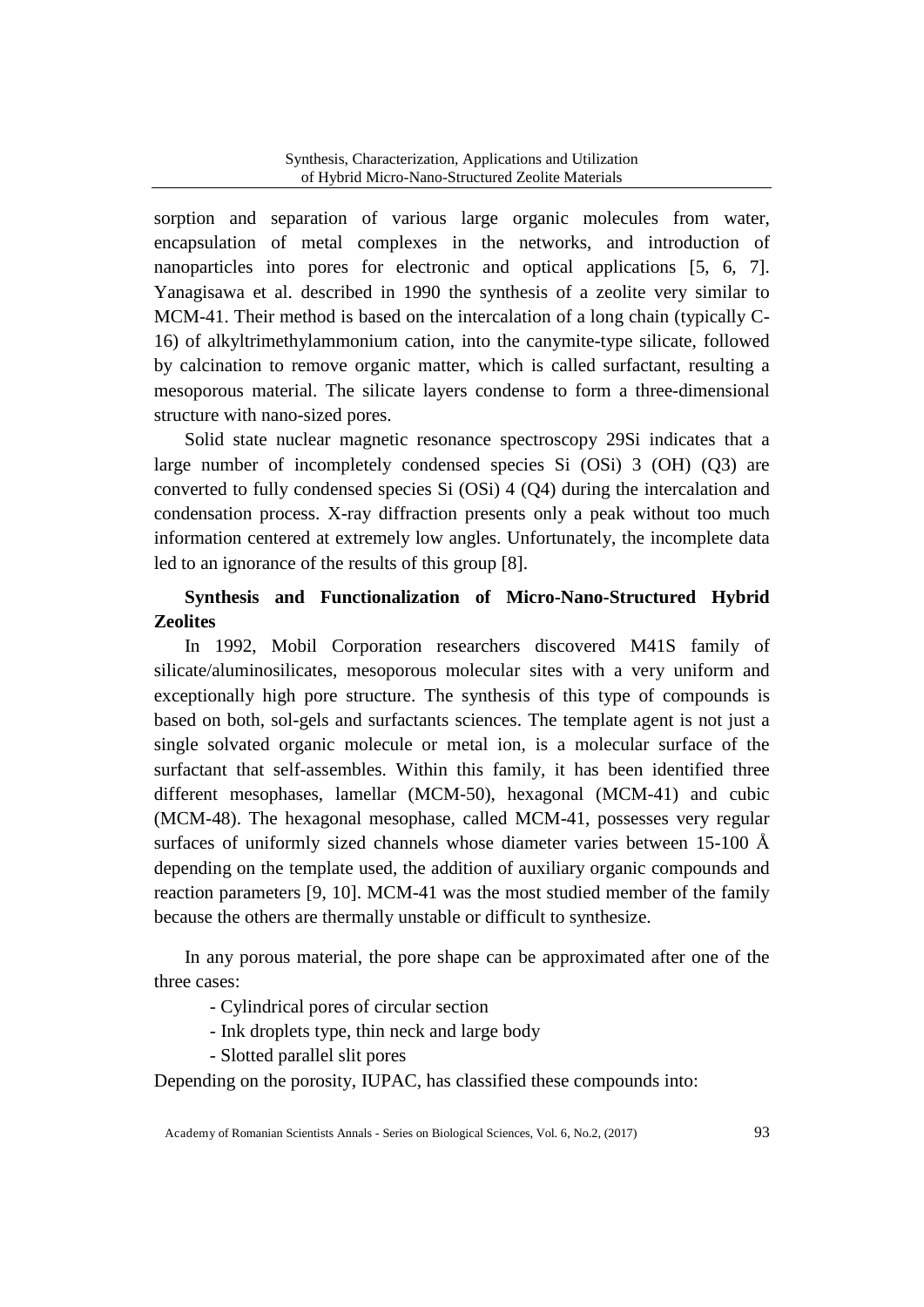- microporous, with a pore size of less than 2 nm
- macroporous, with a pore size greater than 50 nm
- mesoporous, with pore size between 2 and 50 nm

Pore size is defined as the distance between two opposing walls. Obviously, the size of the pore makes sense only when there is a well-defined geometric shape. The porosity of a material is usually defined as the ratio between the volume occupied by pores and the volume occupied by the solid [11, 12]. Porous materials are also defined depending on their adsorption properties, the adsorption term denotes the condensation of a gas on a free surface, generally opposed to the mass input phenomenon as in the absorption. However, this distinction is not always clear and the way the gas is taken up by porous materials is usually called adsorption or simply sorption without thinking about the mechanism by which it is done. Adsorption of a gas on a porous material is usually described quantitatively by an adsorption isotherm at constant temperature as an amount of gas adsorbed depending on pressure [13,14].

Mesoporous materials have begun to be used on a wider scale in applications such as catalysis, separation, selective adsorption, new functionalized materials, and as hosts for molecules that fit into the pores. This type of solids has a high thermal stability and high adsorption capacity. Mesopores are present in aerogels and pillared clays that have a rather messy pore system and a very wide pore size distribution. Many applications require a specific pore size with a very narrow distribution. Following the initial announcement of the MCM-41, there were a series of published articles that involved it, but a study by Di Renzo and his collaborators identified a patent from 1971 indicating a procedure similar to that used by Mobil Corp to reach to "low density silica". The patent was reproduced and the resulting material had all the features of a well-developed structure of MCM-41, structure evidenced by electronic transmission microscopy (TEM), X-ray diffraction (XRD) and nitrogen adsorption.

However, only some of the features of the new material were described in the patent. It is Mobil Corp's merit that it has highlighted all the features of this new material [15]. The hexagonal mesophase composite is formed by condensation of the silicate species (formation of a sol-gel) around a predetermined hexagonal surfactant network or by adsorption of the silicate species onto the outer surface of some tube-shaped micelli randomly ordered by coulombic or other interactions type. Then these randomly ordered species spontaneously pack into a high-order mesophase with an energy-friendly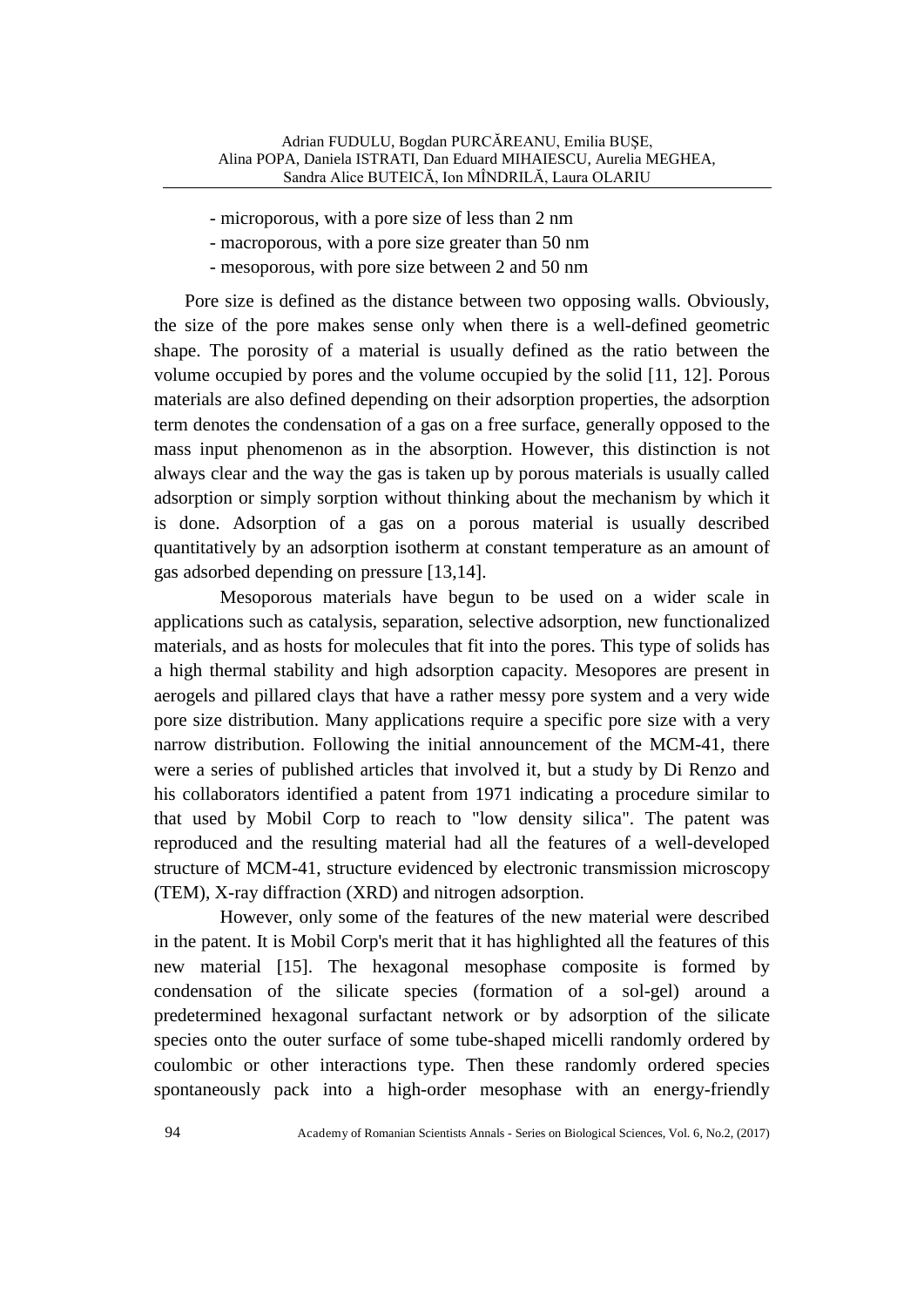hexagonal arrangement followed by silicon condensation. Other researchers have further reviewed this mechanism. Chen and colleagues studied this mechanism by 14 N MRI spectroscopy in-situ.

They have come to the conclusion that randomly ordered organic micelle-sized microbes interact with silicate species to form two to three silica monolayers at the surface of the micelles. Then these species are arranged spontaneously to generate the order on long distance present in the hexagonal MCM-41. They concluded that in the case of tetraethylortho silicate (TEOS) as a source of silica, the concentration of the surfactant should be greater than or equal to the concentration limit of the micelles to form MCM-41. Monnier et al. determined that the surfactant is already present in the lamellar phase regardless of the final compound obtained. This lamellar mesophase turns into a hexagonal phase as the silicon network condenses and grows. Steel and colleagues suggest that as the silica source is introduced into the reaction gel, it dissolves in the aqueous region around the surfactant molecules, promoting then the hexagonal phase organisation. The silicate is arranged in lines between the small hexagonal phases. The further ordering of silicate results in wrinkling, proximity and growth of lamells in hexagonal channels. The chemical and physical changes occurring in wet gels due to the continuation of condensation reactions are commonly referred to as "maturing". However, the term "gel maturation" identifies the permissible length of time for which the condensation reaction may be prolonged prior to the gelation step. Gel maturation is beneficial for better control of the size and structure of soil polymers.

Maturation is, however, affected by several important factors such as temperature, dilution and pH. Increasing the temperature usually results in increasing the rate of reaction as the increase in dilution decreases the reaction rate. pH, on the other hand, has a pronounced impact on the distribution of condensation products due to the fact that a pH variation induces changes in the reaction rate, the solubility of silicate species and their distribution. Several spectroscopic techniques have been implicated in the mechanism of elucidating the effect of maturation on the size and distribution of silicate species when using an acidic or basic catalyst, including silicon-29 nuclear magnetic resonance (NMR), FTIR, X-ray diffraction (XRD) at small angle and RAMAN [16, 17, 18, 19].

The MCM-41 materials are silicates obtained by hydrothermal synthesis using a liquid template mechanism. This type of material has distinguishable properties, such as well-defined shape and size porosity (size of channels between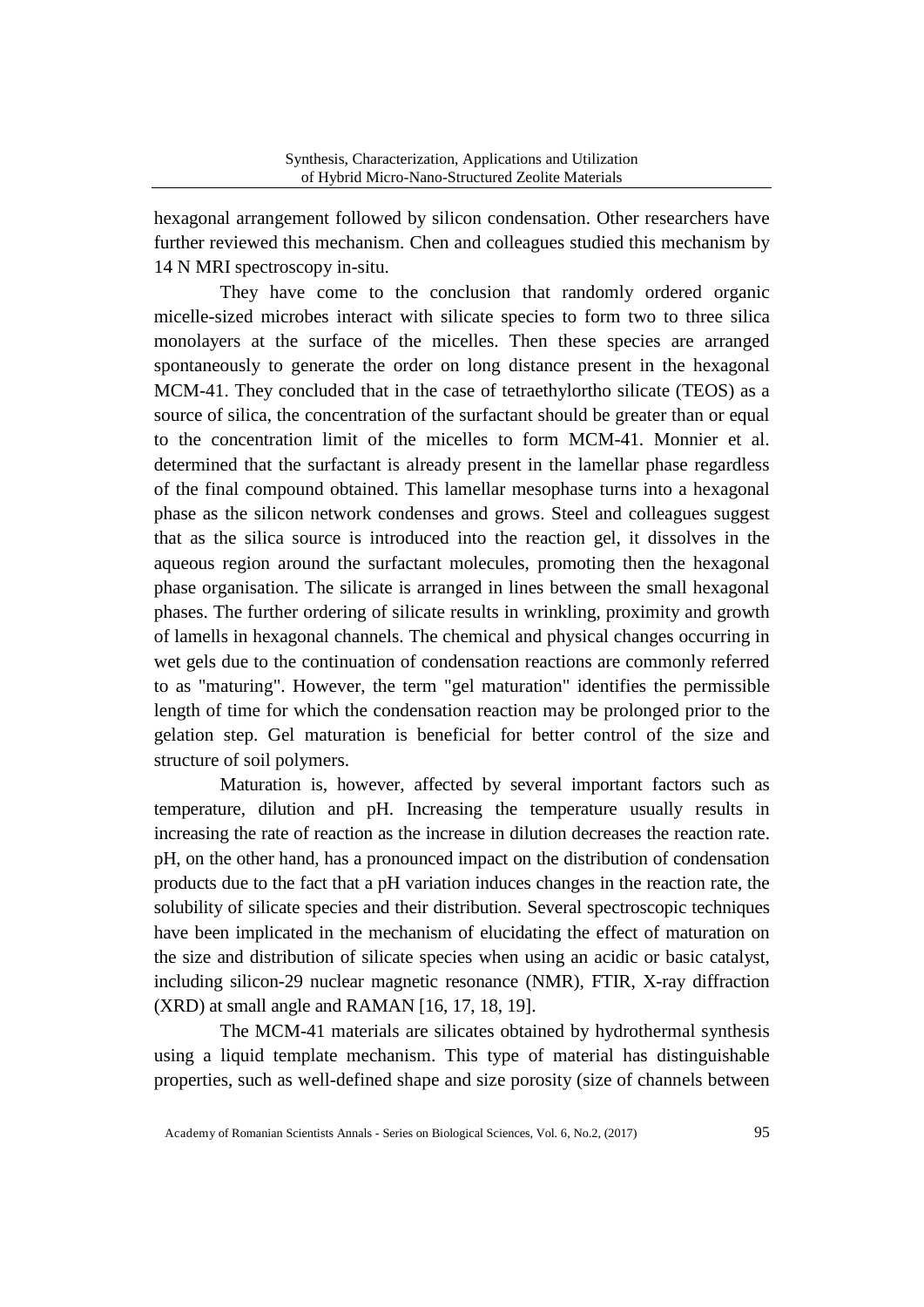2 to 10 nm), and the ability to arrange at micro level to generate networks whose hexagonal channels do not intersect. These types of properties are typically visible in TEM (electronic transmission microscopy) and XRD. This type of material has a very high specific surface, typically between 900-1000  $\mathrm{m}^2/\mathrm{g}$ , as can be seen from the BET (Brunauer, Emmett, Teller) method. They are also extremely thermally, hydrothermal and hydrolytic stable. The walls of this compound are formed from amorphous  $SiO<sub>2</sub>$  and the porosity can constitute 80% of the total volume. The surfactants used may be cationic, anionic or neutral type. The size of the pore can be adjusted by changing the length of the used surfactant. Moreover, by changing the silica source (amorphous silica, colloidal silica, tetraethyl orthosilicate), the surfactant (hexadecylamine, cetyltrimethyl ammonium bromide) or the auxiliary compounds (1,3,5-trimethylbenzene) or reaction conditions such as solvent, reaction temperature, the maturation time, the amorphous fraction of the reactant and the pH of the medium yields materials which differs by pores size, volume or wall thickness. At the same time, the properties of thermal, hydrothermal, and mechanical stability modify [20, 21, 22]. Functioning porous materials with inorganic or organic groups will lead to new sets of physical and chemical properties. The introduction of organic groups (functionalization) into the mesoporous material allows for surface properties (hydrophilicity, hydrophobicity, acidity, basicity and binding mode of guest-molecules), altering the reactivity of the surface, protecting the surface against chemical attack, hydrophobing the surface by silylating in order to get rid of water attack, and alter the bulk properties of the material through stabilization to hydrolysis. Mesoporous materials with a functionalized surface have an increased interest due to various applications and are an interesting support for organic groups due to their large surface area, wide and uniform pore distribution and fine pore size distribution. As long as the silica network provides thermal and mechanical stability, surface's organic groups provide many of the interface and volume properties, such as flexibility and optical properties. Various reports describe methods for functionalization of the inner surface of MCM-41 or SBA-15 pores [23, 24, 25].

These hybrid materials are usually synthesized by two methods. The first consists in the post-synthesis grafting method in which the surface of the pore wall in a pre-fabricated mesoporous material is modified with organosilane compounds after removal of the surfactant. Mesoporous materials possess silanol groups (Si-OH) that facilitate attachment of organic functions to the surface. The silylating reaction is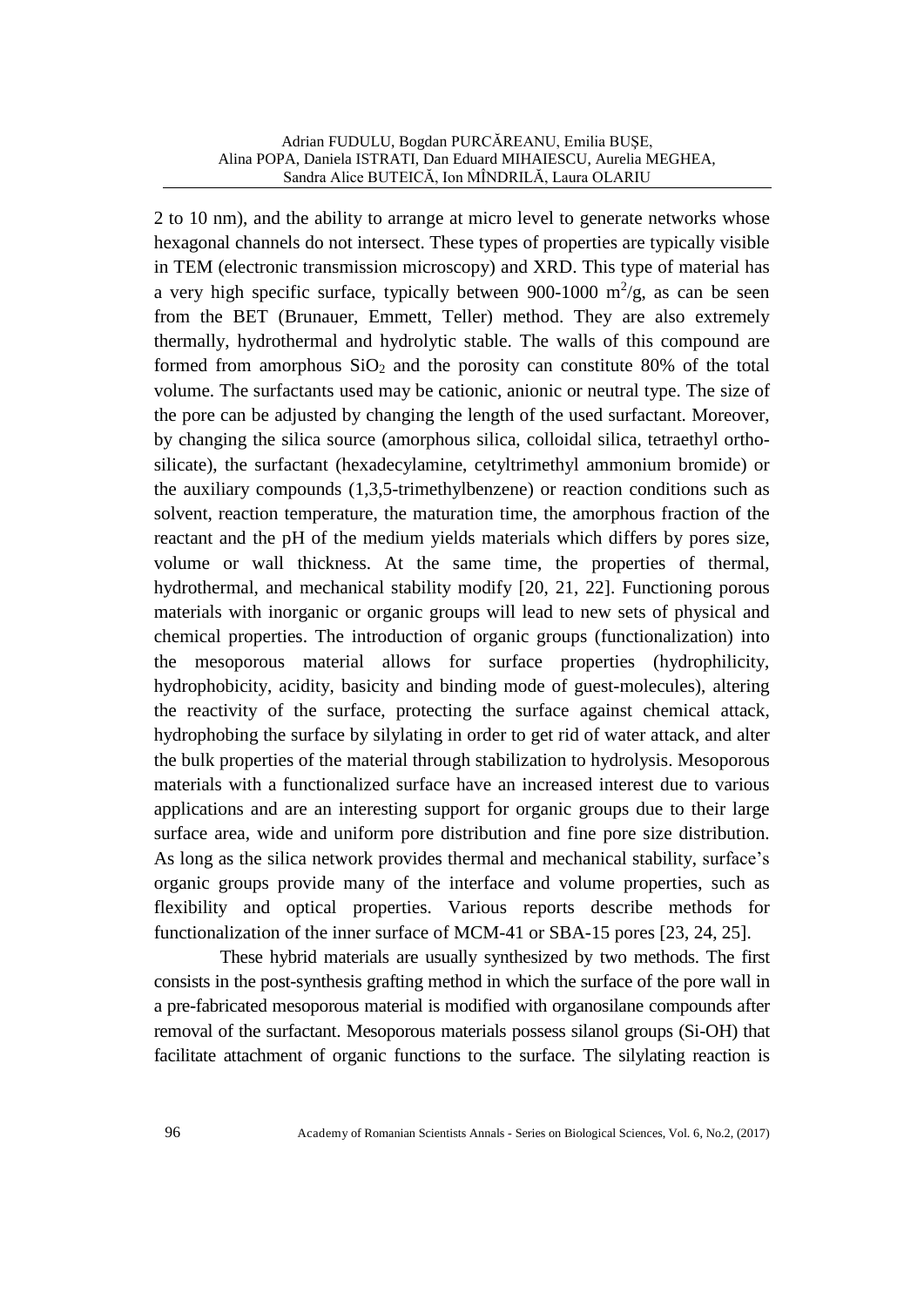most common for surface modification. Another way to modify the surface is esterification. The most common silylating reactions are the following:

$$
\begin{array}{l}\n\bigg\rightarrow \text{Si-OH} + \text{CIsiR}_{3} \longrightarrow \text{Si-OSiR}_{3} + \text{HCl} \cdot \text{Base} \\
\bigg\rightarrow \text{Si-OH} + \text{R'O-SiR}_{3} \longrightarrow \text{Si-OSiR}_{3} + \text{HOR}' \\
2 \bigg\rightarrow \text{Si-OH} + \text{HN-(SiR}_{3}) \longrightarrow 2 \bigg\rightarrow \text{Si-OSiR}_{3} + \text{NH}_{3}\n\end{array}
$$

**Figure 1.** Scheme of common silylating reactions

The original structure of the mesopore support is usually preserved after surface modification. Silylation takes place in all free silanol groups on the surface. Those involved in hydrogen bonds are less accessible due to involvement in hydrophilic networks formation. In the post-synthesis grafting method, the host material must be completely dried prior to precursor's addition to avoid their autocondensation in presence of water. Another method of modifying the internal surface of mesoporous materials is by direct synthesis. This method is based on the co-condensation of a tetraalkoxysilane (siloxane) and one or more of the organoalkoxysilane precursors with Si-C bonds through a sol-gel process. Siloxane precursors are the main network of mesoporous material and the organoalkoxysilanic ones contribute to the network building and to the functional groups formation on the surface. Direct synthesis is more advantageous, as it leads to the formation of materials with a higher load of functional groups. Various grafts have been studied over time with both passive functional groups as alkyl and phenyl, and reactive groups such as amine, nitrile, thiol, halide type. The reactive ones can be used to adjust the size of the accessible pores and increase of surface hydrophobicity and the passive ones can be used to increase the hydrophilicity and allow subsequent functionalization. Several successive graftings have also been studied. In order to minimize external surface involvement in reactive processes and to optimize selectivity, grafting of passive groups on the surface and of reactive groups inside the pores was attempted. Each method has strengths and weaknesses. If an even surface coating of porous materials is desired, the direct method is the best. It also provides better control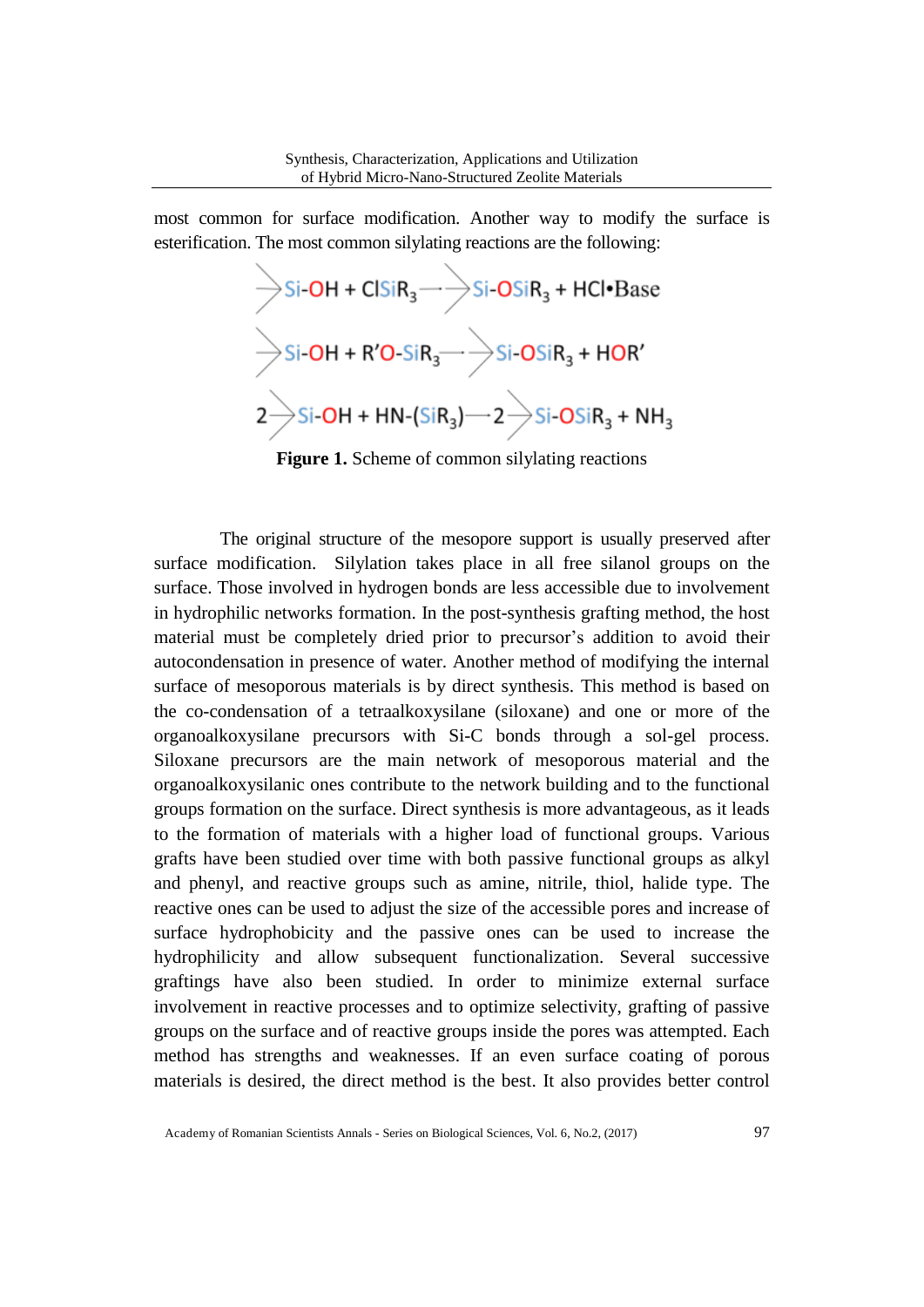over the amount of organic groups incorporated into the structure. However, postsynthesis functionalized compounds are structurally better defined and more hydrolytically stable. Although the size of the pores can be effectively controlled in both variants, it is easier to be done in the post-synthesis method [26, 27]. The large number of high reactivity primary amino groups allows wide limits in chemical modification variation by immobilization of specific affinity ligands. Such changes usually lead to improved adsorption characteristics of mesoporous materials. The studies focus on maximizing the concentration of functional groups (the degree of coverage) of the mesoporous surface while maintaining the pore size as high as possible. This is possible by using a mesoporous silica with large pores, high specific surface area and high concentration of silanol groups. However, thermal, mechanical and hydrothermal stability is also required. Control of synthesis conditions and the use of catalysts have a significant impact on the final product. The utility of amino functionalization of the free silanol groups of the silicon-based oxide compounds surfaces has a significant synthetic interest due to the change in the polarity of the active surface and by default in the increase of the adsorption specificity of the organic compounds. The main problem of the synthesis methods is, however, maintaining a suitable ratio between the active surface of the starting compound and the active surface of the reaction product [28, 29, 30, 31, 32, 33].

### **Use of mesoporous materials in controlled drug delivery**

Over the years, the interest in nano-sized drug delivery vehicles has progressively increased due to its excellent biocompatibility, good control of target organs and sub-cellular dimensions. The most used vehicles in drugcontrolled release are silicon-based porous materials due to the pore structure, pore size and volume, and the size of the specific surface. Colloidal mesoporous silica (CMS) nanoparticles, MCM-41, and SBA-15 are the silicon-based materials most commonly used as vehicles in controlled drug delivery [34, 35, 36]. In order to be useful in biomedicine, nanoparticles must gather certain criteria, such as better behave than existing compounds and at the same time have low cytotoxicity in vitro. In-vivo, nanoparticles must avoid unspecific plasma protein responses and escape or allow retention of the reticuloendothelial system, depending on the application, in order to effectively reach the target. It must also maintain its colloidal stability under physiological conditions, preferably in a wide range of pH domains. The nanoparticles used for transport should avoid premature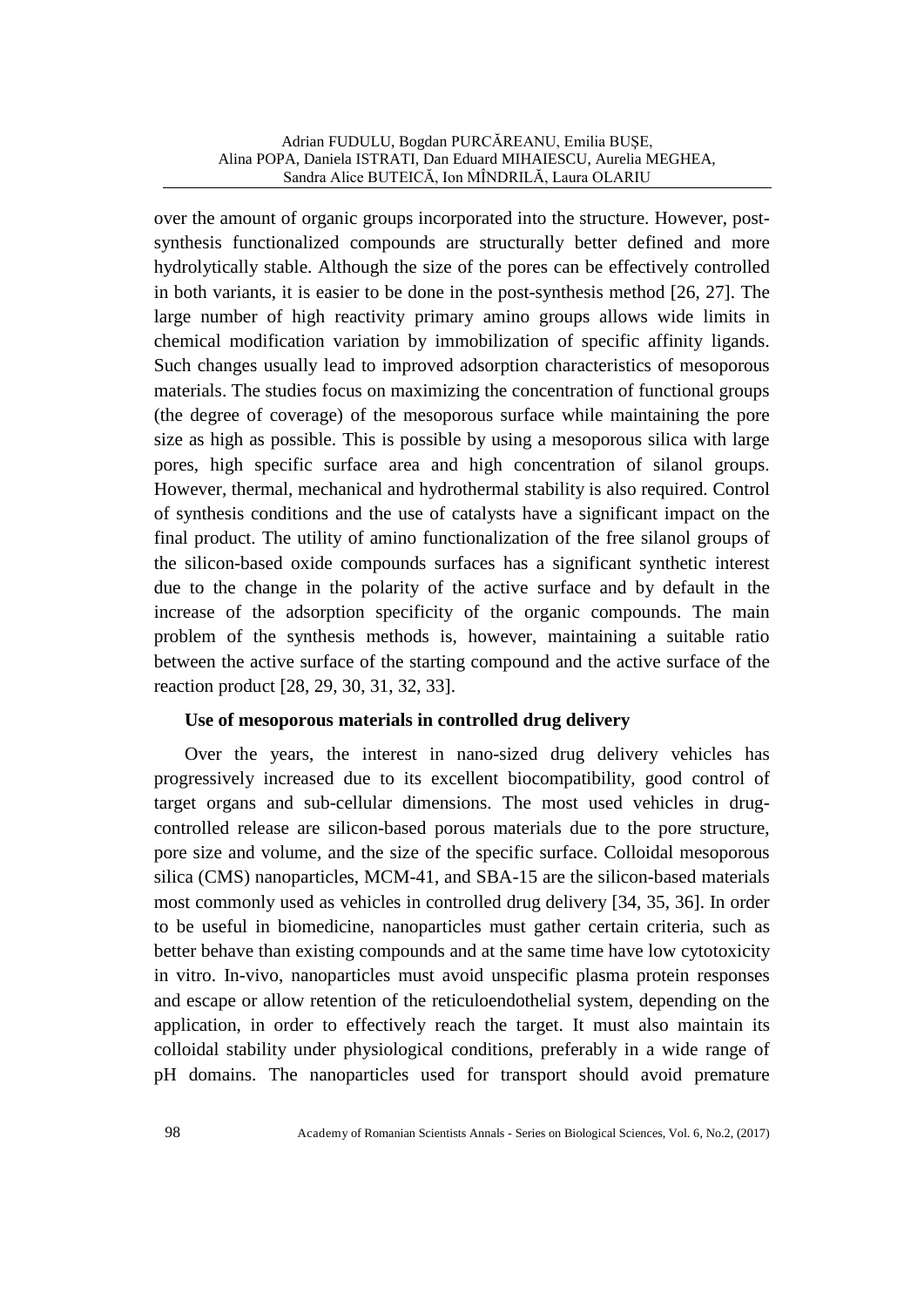discharge and at the same time deliver the content to the target. Chemical modification of the surface of nanoparticles is required for specific interactions with biomolecules of interest [37]. Nanotechnology focuses primarily on the formulation of therapeutic agents within biocompatible nanocontainers, such as nanoparticles, nanocapsules, micelle systems and dendrimeries. The major advantage of nanotechnology is to deliver the drug directly to the target site of the disease. This is usually accomplished in two ways, either by passive targeting the drug to the target site or by actively targeting the drug itself[38]. Organic nanoparticles are also advantageous from transport capability point of view. However, loading with genes or other biomolecules is not always direct or simple. Many of the inorganic nanoparticles maintain biomolecules through the surface modifier, and the loading is limited by the surface of the particle to a large extent. Aggregation limits contact between nanohybrids and cells, thereby reducing transfer. Another possible problem is the excretion of inorganic nanoparticles and / or their accumulation in the cell that can damage cell growth. Due to chemical stability, inorganic nanoparticles can not be dissolved inside the cell and because of their relatively large size, they can not leave the cell as an ion. Exocytosis could be possible due to osmotic pressure, but with a very low rate due to low cell concentration [39,40]. Conventional mesoporous silica materials are promising for drug release applications due to the large surface area (800-1200  $\mathrm{m}^2/\mathrm{g}$ ), the arrangement of mesopores (hexagonal or cubic) and adjustable pore size between 2-15 nm. Although the capacity of these materials for the adsorption of drugs is high (about 15-30% w / w) [41,42], precise control of the kinetics of releasing the loaded drugs by attaching the functional groups to the pore surface is problematic and often during the release of the drug , a throwing effect can be observed [43,44]. Notably, CMS nanoparticles have been proposed as drug delivery vehicles due to the possibility of being internalized into cells [45,46]. Small dimensions (typically less than 300 nm) of CMS nanoparticles allow internalization by cell membranes, followed by localized release and drug adsorption [47]. In addition, many researchers have focused on applications of mesoporous silica as potential drug release systems due to its non-toxic nature and good biocompatibility [48, 49, 50, 51]. Like the typical mesoporous silicas, MCM-41 was used as a carrier for several different pharmaceutical compounds such as ibuprofen [52, 53], vancomycin [54], fluorescein - compound model [55], diflunisal, naproxen [56] hypocrelin A [57], and aspirin [58].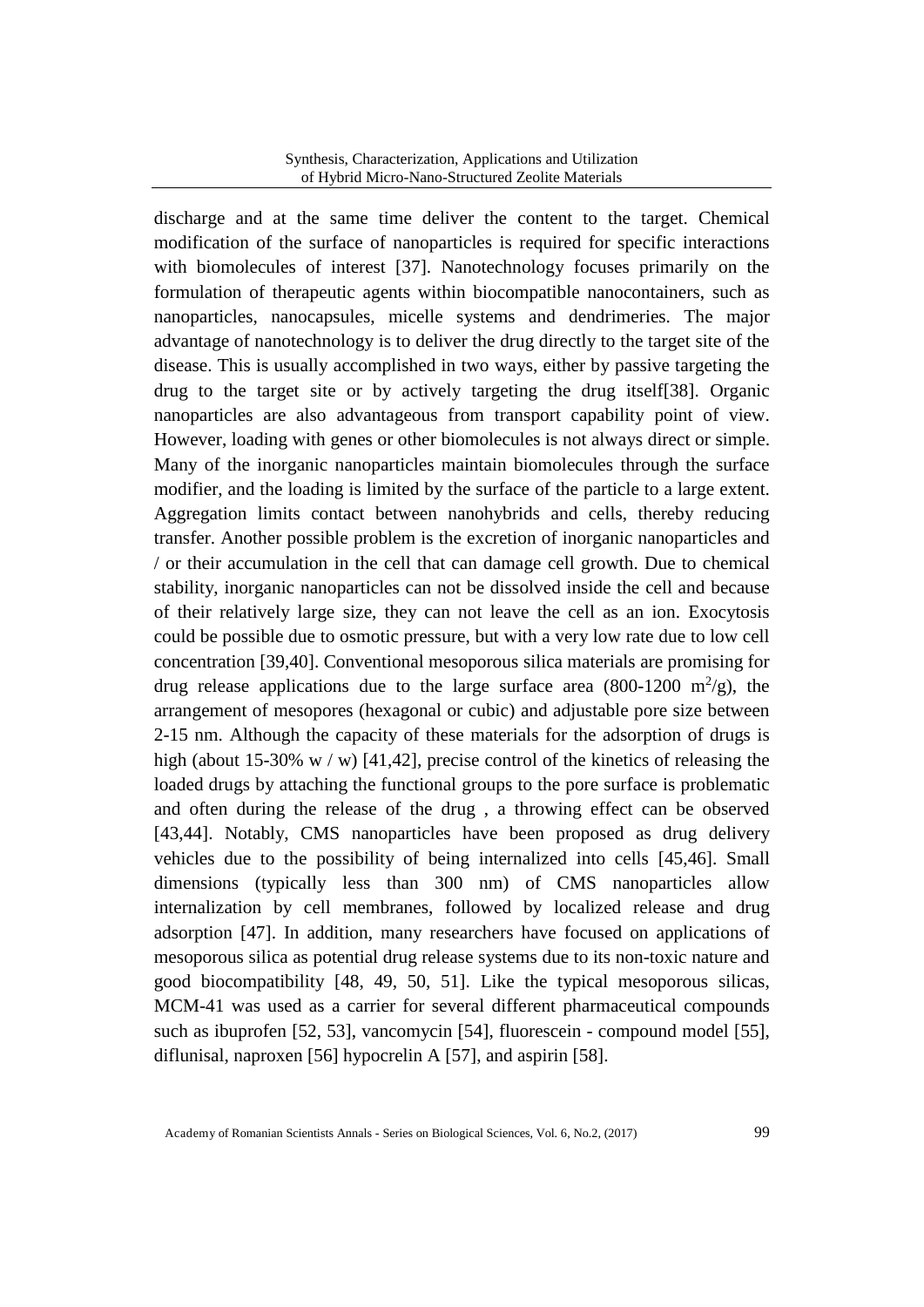Controlled drug release aims to optimize their effectiveness while simultaneously reducing side effects. Several studies have shown that pharmacokinetics, drug efficacy and suppression of undesirable side effects in different pathological conditions (eg hypertension and rheumatoid arthritis) can be improved by optimal drug administration and control of drug delivery kinetics [59, 60, 61]. Until now, porous drug carriers have been exploited for pharmaceutical use; of these, porous silica, propylene foams and porous magnesium aluminosilicate, which are known under the trade names Sylysia, Accurel and Neusilin, respectively. Porous texture is recognized as an important factor in the control of diffusion and delivery rate of drugs [62, 63, 64, 65]. However, the less studied factors are the particle's size and shape (morphology) and the functionalization of the drug transport. Morphology determines the interface extension between the drug-bearing particle and the body fluids, and could therefore affect the release of the drug's kinetics [66]. The proper functioning of the interior walls of the pores of the carrier could also affect the release rate by determining the binding power of the drugs [67]. Silicon-based mesoporous materials are an amazing solid class with an ordered arrangement of pores, channels or cavities with different geometries built from [SiO4] tetrahedral. The pore size of these materials varies from 2 to 50 nm and can be reasonably controlled, modified, using various synthesis strategies. The most common such structures are two-dimensional planar-hexagonal type with a p6mm symmetry group, such as the MCM-41 and SBA-15 structures with pore size between 2 and 10 nm, and the cubic type Ia3d symmetry, such as MCM-48 with pores of approximately 3 nm. The most important feature of these materials, from a practical point of view, is the possibility to synthesize these materials with different porosity and geometry. This aspect opens new possibilities for the storage of larger molecules than those initially included in traditional microporous materials. This is a key aspect that makes it possible to make materials that can be used as a drug delivery device as the porosity becomes compatible with the molecular sizes of the drugs. The adsorption capacity of the silica walls can be modulated by functionalization with various chemical species depending on the molecule that is desired to be adsorbed.

The common method of realization is co-condensation, method by which the organic functional group is mixed with the silica precursors. The entire procedure is carried out in the same reaction vessel, in the post-synthesis reaction. Modification of silanol groups should be carefully chosen depending on the drug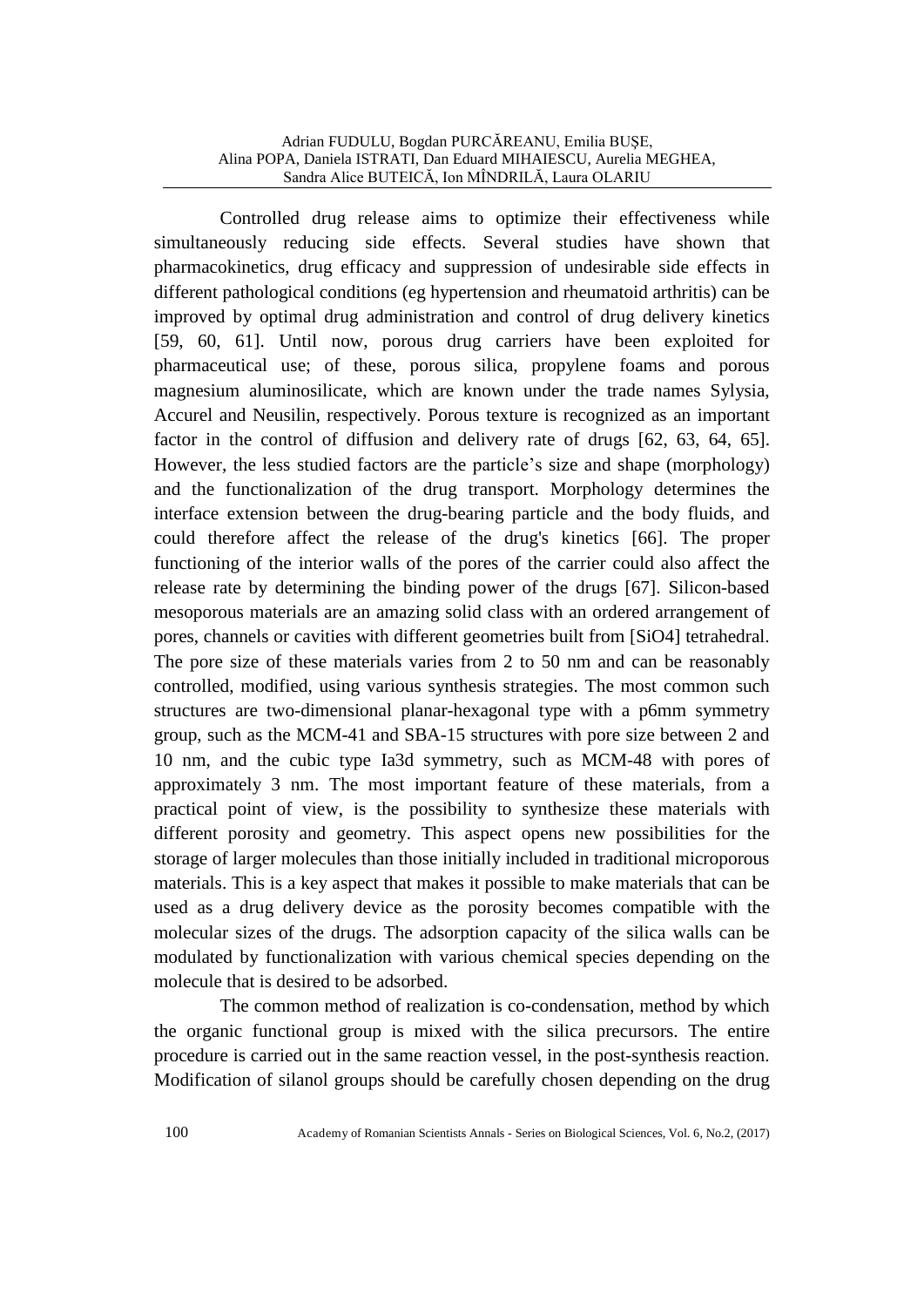molecule in order to achieve the desired release and controlled loading effect. Controlled drug release kinetics are usually studied over time to determine the desorption constants from mesopores. It is noted that for mesoporous materials, the desorption profile generally has an initial leap effect in the release curve, followed by a very slow profile.

The initial salt is attributed to the immediate dissolution and release of the portion of the drug located very close to the surface of the pores or even on the surface. It is also observed that a total drug release from the pores is almost impossible to obtain due to the equilibrium that is established and favors partial retention in the pores at the end of the process. This equilibrium process is amplified for functionalized materials due to stronger interaction between the drug molecule and modified silica walls [68]. In terms of biocompatibility, silica has been intensively studied due to its association with occupational disease, with silicosis, which is directly associated with crystalline silica.

Cytotoxicity tests for amorphous silica did not show any toxic effect on tumor cells unless they were loaded with a cytostatic drug [69]. By using trimethyl ammonium C12-bromide instead of trimethyl ammonium C16-bromide during the self-assembly process, the pore distribution was readjusted from an average of 1.8 nm to 2.5 nm. The transport characteristics of mesoporous materials can be also modified by plugging the pores after filling with plugs that are removed only under certain conditions. On MCM-41, CdS plugs were made removable by certain stimulants, having applications in the field of neurotransmitters and drugs of this type.

The nanoparticles of MCM-41 were also modified with 2- (propyldisulfanyl) ethylamine and with CdS nanocrystals plugs derivatized with water-soluble mercaptoacetic acid by amidation reaction. Analog materials were synthesized using dendrimers and magnetic stoppers. It is relatively easy to modify the surface of these materials with various chemical groups, including saturated and unsaturated hydrocarbons, carboxylic acids, thiols, amines and alcohols. Inorganic nanoparticles are very stable over a wide range of temperature and pH, but their lack of biodegradability and low dissolution rates raise questions that have not yet been addressed, particularly in the case of long-term administration.

Moreover, nanoparticles can be used to alter the drug release profile, resulting in a sustained release and a lower dosing frequency [70]. One group of investigators combined the following drugs: hydrochlorothiazide, amlodipine,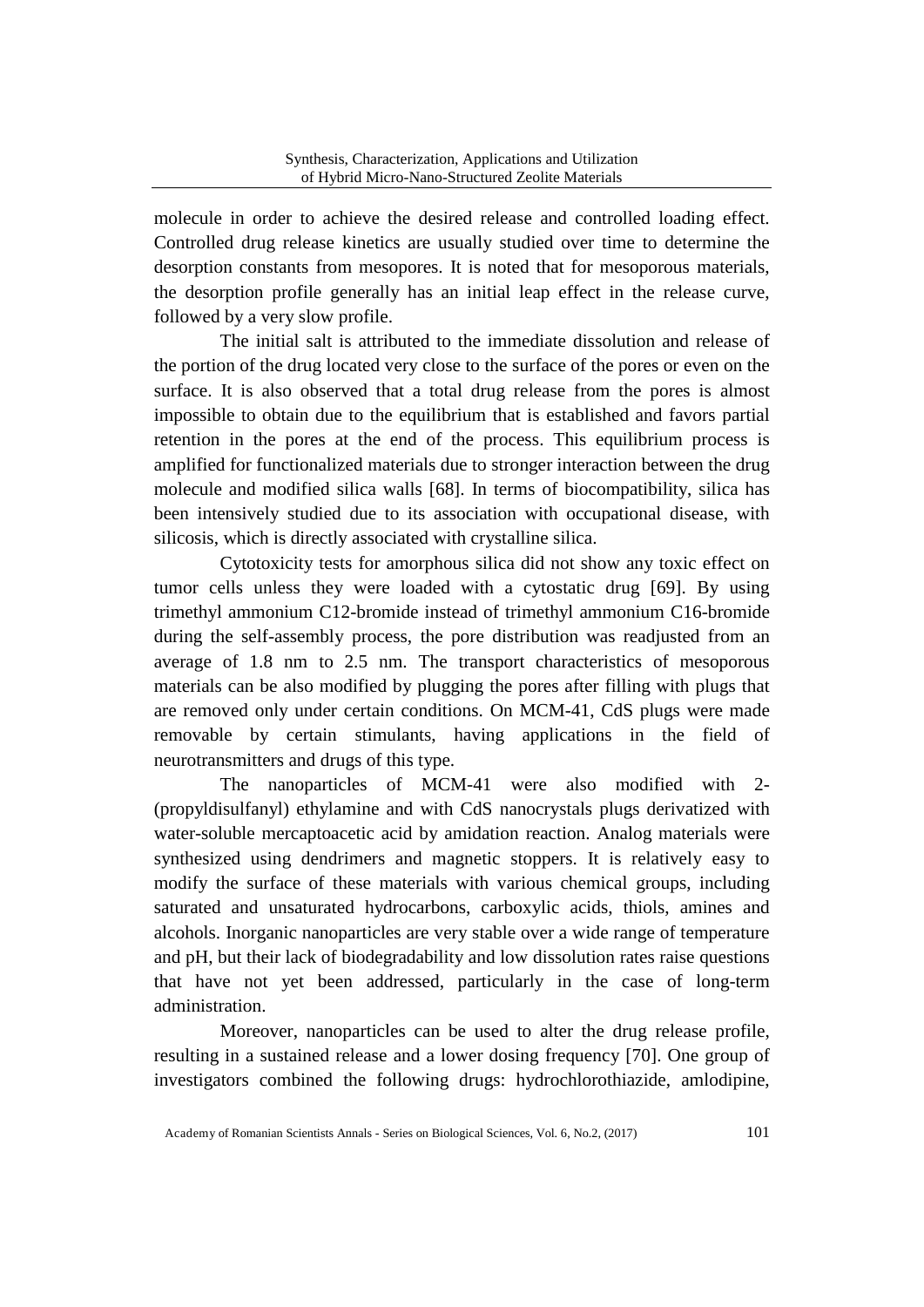losartan, and isimvastatin in a weight ratio of 12.5/2.5/25/40 under the name of polypill, loaded them on mesoporous silicon nanoparticles of MCM-41 type which are used as vehicles in the controlled release of these drugs. Following controlled release studies, the following were established: Hydrochlorothiazide was rapidly released from the MCM-41 surface, this rapid release being useful in medical emergencies in which the patient has hypertension, amlodipine, losartan, and simvastatin were released in a controlled manner from the system polypill-MCM-41, which is clinically useful to avoid too rapid drop in blood pressure [71].

Another confirmation of the fact that MCM-41 is an excellent vehicle in drug-controlled release is the study made by Asaad F. Hassan and others demonstrating that the MCM-41-MELOXICAM complex due to the ordered hexagonal structure of the MCM-41 increased the oral bioavailability of MELOXICAM which has an extremely low solubility in water compared to the oral bioavailability of MELOXICAM by itself[72].

### **Conclusions**

Concerns about the amino functionalization of silanol groups refer either to the use of compounds such as amino functionalized organosilanes or to more complex compounds that can lead to functionalized surfaces with more specificity by useing more polar or ionizable groups with a sterically distribution that can be correlated with load distribution of the adsorbed compound. The correlation of the specific surface of the zeolitic reactant with that of the functionalized reaction product is a constant concern of the researchers, being important a specific surface loss as small possible through functionalization.

In order to obtain secondary functionalities, it is very useful a preliminary step of grafting of a reactive epoxy group which can lead to a significant widening of the range of grafted secondary compounds as well as to the shaping of the functionalized amino, diamino or mixed functional surface after load distribution of the adsorbed compound. Functionalities of the diamino or polyamino type allow for obtaining more efficient amino-type coatings for zeolite surfaces, presenting a potential interest for the future syntheses being approached, as long as it eliminates the risk of an uncontrolled reaction with the formation of dendritic compounds (with high potential complete blocking of zeolite material pores) by rigorously controlling the reaction conditions.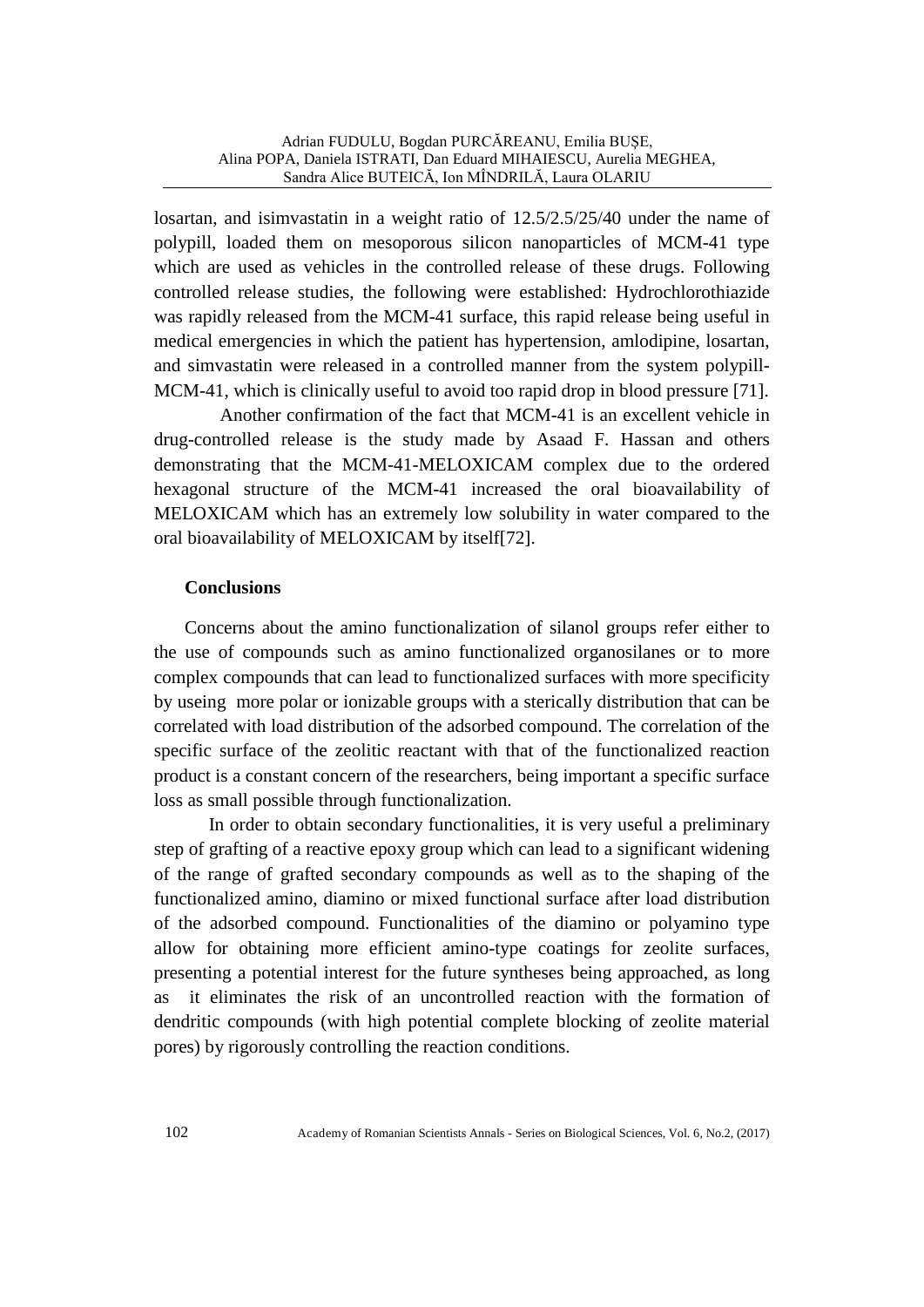The use of micro-nano-structured zeolite materials as vehicles in controlled release drug delivery can lead to high-tech pharmaceutical devices with design resulting from optimized chemical synthesis processes in accordance with toxicity and efficacy in vitro/vivo.

### **References**

[1] McBain, J. W. Ed., *The Sorption of Gases and Vapors by Solids*; Routledge and Sons: London, (1932), pp 169.

[2] Schüth, F., Sing, K.S.W.,Weitkamp, J. Ed., *Handbook of Porous Solids* Vol.1; Wiley-VCH Verlag GmbH & Co. KGaA: Weinheim, Germany (2002), pp 3, 18, 585.

[3] Wilson, S. T., Lok, B. M., Messina, C. A., Cannan, T. R.,Flanigen, E. M., *Aluminophosphate Molecular Sieves: A New Class of Microporous Crystalline Inorganic Solids*, J. Am. Chem. Soc. (1982), 104, 1146-1147.

[4] Lok, B. M., Messina, C. A., Lyle Patton, R., Gajek, R. T., Cannan, T. R.,Flanigen, E. M.,*Silicoaluminophosphate Molecular Sieves: Another New Class of Microporous Crystalline Inorganic Solids*, J. Am. Chem. Soc. (1984), 106, 6092-6093.

[5] Davis, M. E., Lobo, R. F., *Zeolite and Molecular Sieve Synthesis*, Chem. Mater. (1992), 4, 756-768.

[6] Mitchell, P. C. H.,*Zeolite-Encapsulated Metal Complexes: Biomimetic Catalysts*, Chem. Ind. (1991), 308-310.

[7] Ozin, G. A., *Nanochemistry: Synthesis in Diminishing Dimensions*, Adv. Mater. (1992), 10, 612-649.

[8] Yanagisawa, T., Schimizu, T., Kiroda, K., Kato, C.,*The Preparation of Alkyltrimethylammonium-Kanemite Complexes and their Conversion to Mesoporous Materials*, Bull. Chem. Soc. Jpn. (1990), 63, 988-992.

[9] Dubois, M.,Gulik-krzywicki, Th.,Cabane, B.,*Growth of Silica Polymer in a LamelarMesophase*, Langmuir (1993), 9, 673-680.

[10] Vartuli, J. C., Schmitt, K. D., Kresge, C. T., Roth, W. J., Leonowicz, M. E., McCullen, S. B., Hellring, S. D., Beck, J. S., Schlenker, J. L., Olson, D. H., and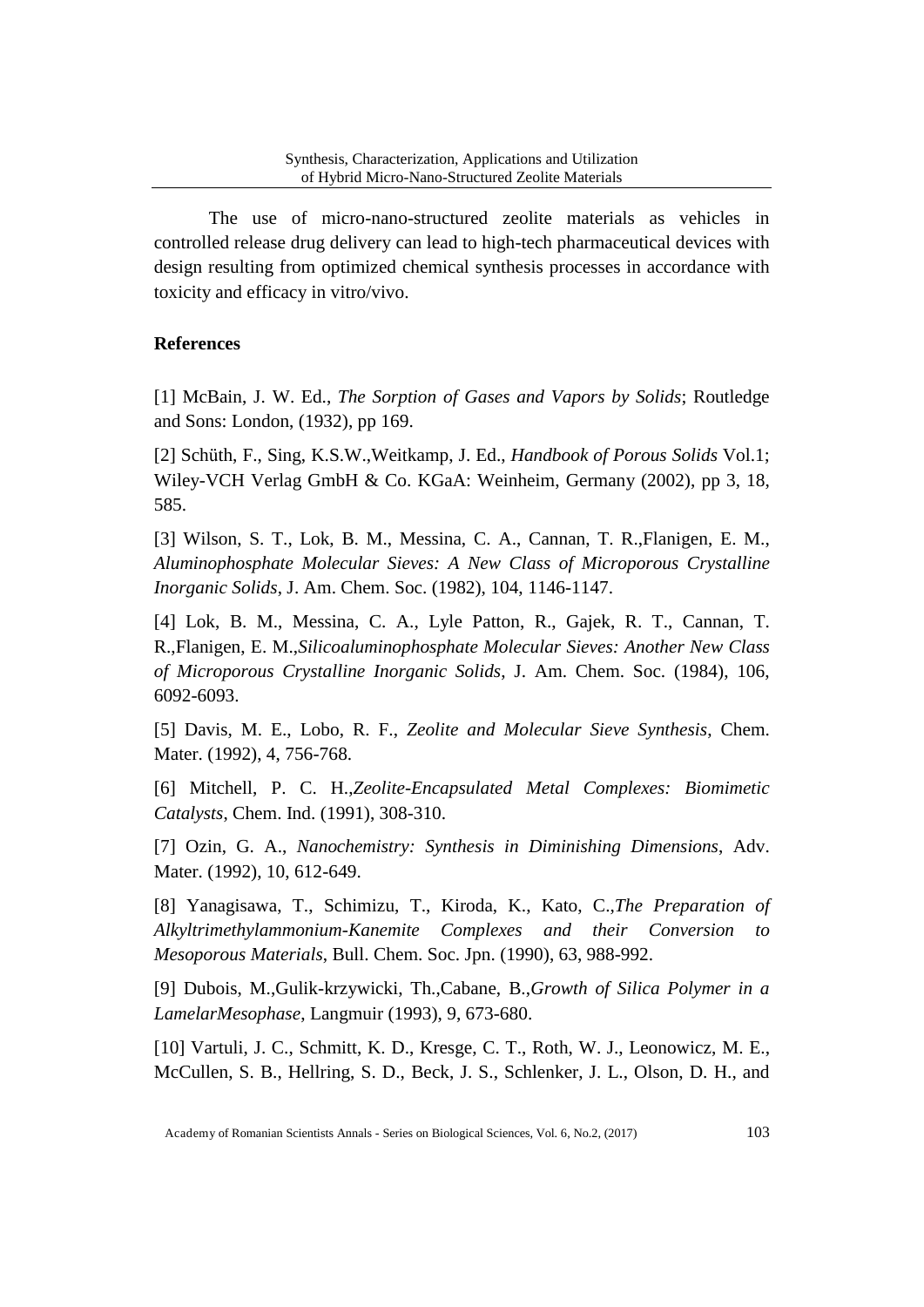Sheppard, E.W. *Effect of surfactant silica molar ratios on the formation of mesoporous molecular-sieves-inorganic mimicry of surfactant liquid-crystal phases and mechanistic implications*, Chemistry of Materials (1994), 6, 2317- 2326.

[11] Shields, J. E., Lowell, S., Thomas, M.53 A., Thommes, M., *Characterization of Porous Solids and Powders: Surface Area, Pore Size and Density*, Fourth Ed. Kluwer Academic Pub. USA (2004). pp. 43-45.

[12] Barton, T. J., Bull, L. M., Klemperer, W. G., Loy, D. A., McEnaney, B., Misono, M., Monson, P. A., Pez, G., Scherer, G. W., Vartuli, J. C.,Yaghir, O. M., *Tailored Porous Materials*, Chem. Mater. (1999), 11, 2633-2656.

[13] Bergna, H. E. Ed., *The Colloid Chemistry of Silica*, Adv. Chem. Ser. V. 234, ACS, Washington, D.C., (1994).

[14] Wefers, K.; Misra, C., *Oxides and Hydroxides of Aluminum*, Alcoa Technical Paper No. 19, Alcoa Laboratories (1972), 52.

[15] Di Renzo, F., Cambon, H., Dutarte, R., *A 28-year-old Synthesis of Micelletemplated Mesoporous Silica*, Micropor. Mater. (1997), 10(4-6), 283-286.

[16] Feng, X., Fryxell, G. E., Wang, L.-Q., Kim, Y. A., Liu, J., Kemner, K. M., *Functionalized Monolayers on Ordered Mesoporous Supports*, Science (1997), 276(5314), 923-926.

[17] Van Rhijn, W. M., DeVos, D. E., Sels, B. F., Bossaert, W. D., Jacobs, P. A., *Sulfonic Acid Functionalized Ordered Mesoporous Materials as Catalysts for Condensation and Esterification Reactions*, Chem. Commun. (1998), 3, 317-318.

[18] Mercier, L., Pinnavaia, T. J., *Direct Synthesis of Hybrid Organic-Inorganic Nanoporous Silica by a Neutral Amine Assembly Route: Structure-Function Control by Stoichiometric Incorporation of Organosiloxane Molecules*, Chem. Mater. (2000), 12(1), 188-196.

[19] Stein, A.,Melde, B, J.,Schroden, R. C.,*Hybrid Inorganic-Organic Mesoporous Silicates-Nanoscopic Reactors coming of Age*, Adv. Mater. (2000), 12(19), 1403-1419.

[20] Kresge, C. T., Leonowicz, M. E., Roth, W. J., Vartuli, J. C., Beck, J. S.,*Ordered Mesoporous Molecular Sieves Synthesized by a Liquid-Crystal Template Mechanism*, Nature (1992), 359, 710-712.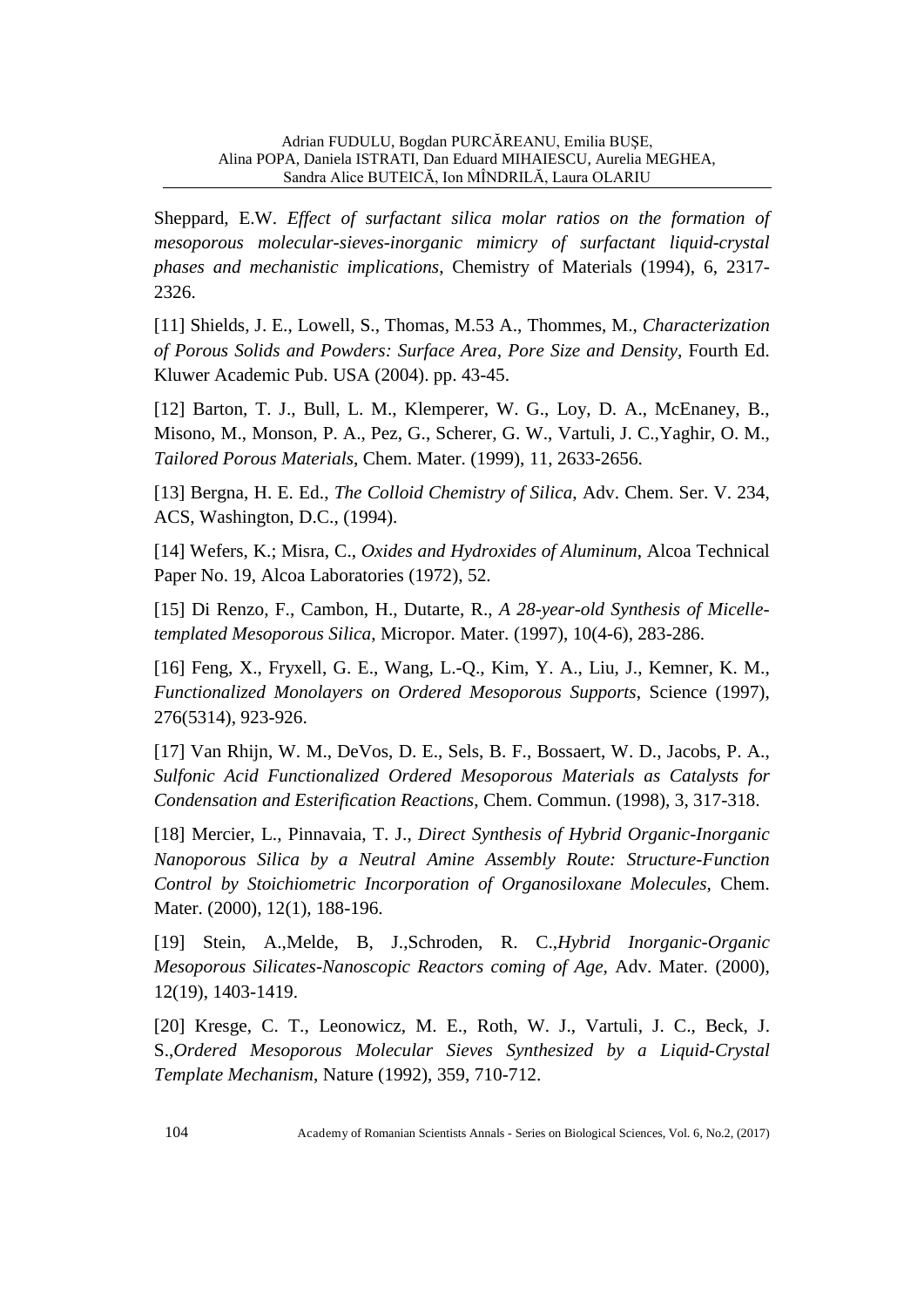[21] Karakassides, M. A., Bourlinos, A., Petridis, D., Coche-Guerente, L.,Labbe, P., *Synthesis and Characterization of Copper Containing Mesoporous Silicas*, J. Mater. Chem. (2000), 10(2), 403-408.

[22] Beck, J.S., Vartuli, J.C., Roth, W.J., Leonowicz, M. E., Kresge, C. T., Schmitt, K. D., Chu, C. T. W., Olson, D. H.,Sheppard, E. W. McCullen, S. B., Higgins, J. B., Schlenkert, J. L., *A New Family of Mesoporous Molecular Sieves Prepared with Liquid Crystal Templates*, J. Am. Chem. Soc. (1992), 114(27), 10834-43.

[23] Rahman M. M., Aznan M. A. B. M., Yusof A. M., Ansary R. H., Siddiqi M. J., Yusan S.,*Synthesis and Characterization of Functionalized Se-Mcm-41 A New Drug Carrier Mesopore Composite*, Orient J Chem (2017), 33(2).

[24] Lim, M. H., Stein, A.,*Comparative Studies of Grafting and Direct Syntheses of Inorganic-Organic Hybrid Mesoporous Materials*, Chem. Mater. (1999), 11(11), 3285-3295.

[25] Mercier, L.,Pinnavaia, T. J., *Direct Synthesis of Hybrid Organic-Inorganic Nanoporous Silica by a Neutral Amine Assembly Route: Structure-Function Control by Stoichiometric Incorporation of Organosiloxane Molecules*, Chem. Mater. (2000), 12(1), 188-196.

[26] R. B.,Kozakevych, Y. M.,Bolbukh, V. A.,Tertykh, *Controlled Release of Diclofenac Sodium from Silica-Chitosan Composites*, World Journal of Nano Science and Engineering, (2013), Vol.3 No.3, 69-78.

[27] Inagaki, S., Guan, S., Fukushima, Y., Ohsuna, T.,Terasaki, O., *Novel ordered Mesoporous Materials with Hybrid Organic-inorganic Network in the Frameworks*, Stud. Surf. Sci. Catal. (2000), 129, 155-162.

[28] M., Sönmez, D., Gudovan, R., Truşca, A., Ficai, D., Ficai, E., Andronescu, B. S., Vasile, *Synthesis, characterization and testing of MCM-41/TiO<sup>2</sup> catalyst for organic dye degradation*, Digest Journal of Nanomaterials and Biostructures Vol. 10, No. 4, October - December (2015), p. 1329 – 1341.

[29] Y., Tahira, K., Müller, *Synthesis and surface modification of mesoporous mcm-41 silica materials*, Journal of Chromatography A, 1217 (2010) 3362–3374.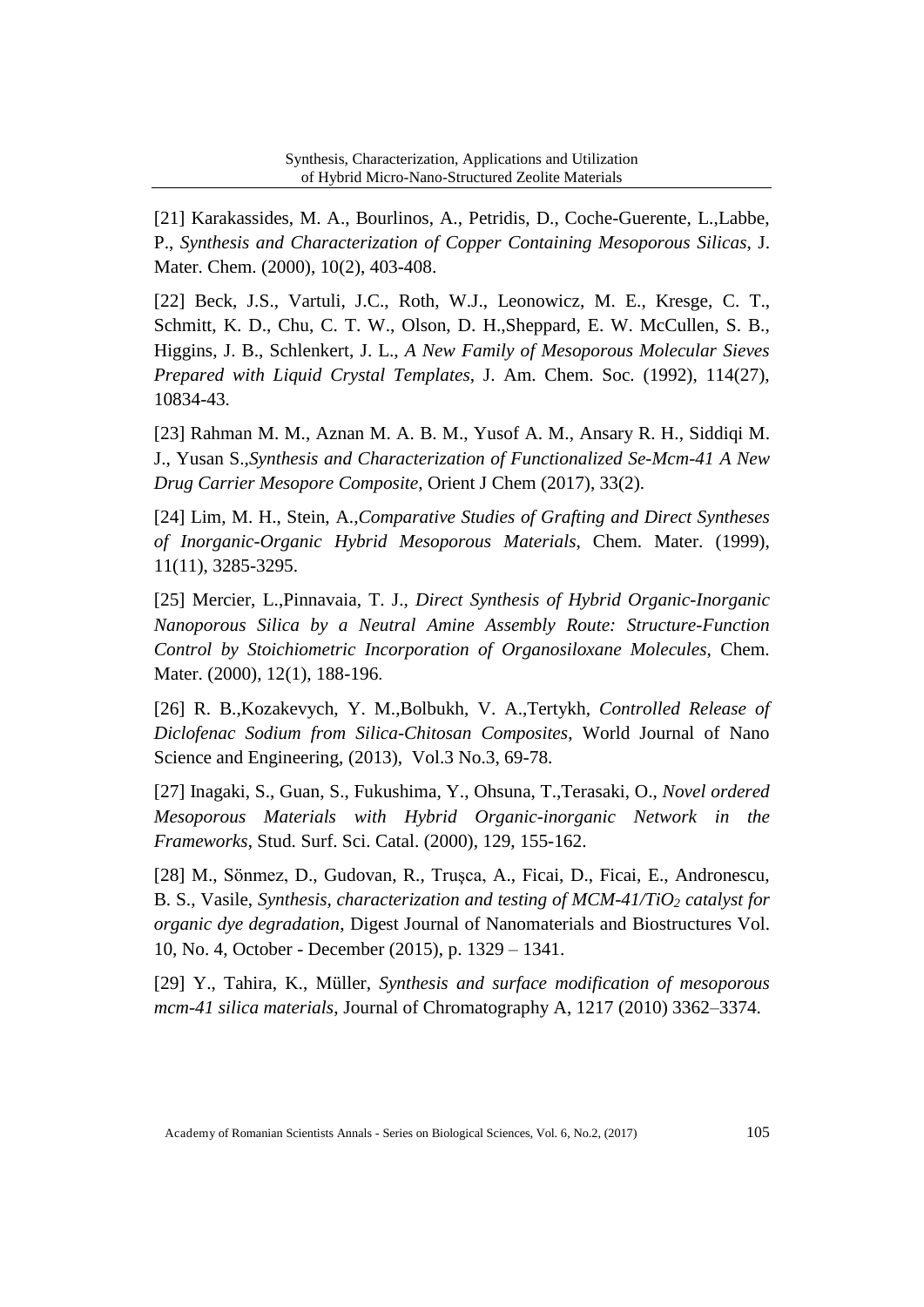[30] H. I., Meléndez-Ortiz, A., Mercado-Silva, L. A., García-Cerda, G., Castruita, and Y. A., Perera-Mercado, *Hydrothermal Synthesis of Mesoporous Silica MCM-41 Using Commercial Sodium Silicate*, J. Mex. Chem. Soc. (2013), 57(2), 73-79.

[31] Eng-Poh Ng, Jia-Yi Goh, Tau Chuan Ling, and Rino R Mukti, *Eco-friendly synthesis for MCM-41 nanoporous materials using the non-reacted reagents in mother liquor*, Nanoscale Res Lett. (2013), 8(1): 120.

[32] M. F., Villegas, L. G., Uriostegui, O., Rodríguez, I. I., Barba, A. J., Salinas, G., Toriz, M. V., Regí and E., Delgado, *Lysine-Grafted MCM-41 Silica as an Antibacterial Biomaterial*, Bioengineering (2017), 4, 80.

[33] Christopher S. Gill, Bryant A. Price, Christopher W. Jones, *Sulphonic acid functionalised silica-coated magnetic nanoparticle catalysts*, J. Of Catalysis 251 (2007), 145-152.

[34] Z. Shariatinia, Z. Zahraee, *Controlled release of metformin from chitosan– based nanocomposite films containing mesoporous MCM-41 nanoparticles as novel drug delivery systems*, Journal of Colloid and Interface Science (2017), doi: [http://dx.doi.org/10.1016/j.jcis.2017.04.036.](http://dx.doi.org/10.1016/j.jcis.2017.04.036)

[35] S.-W. Song, K. Hidajat, S. Kawi, *Functionalized SBA-15 Materials as Carriers for Controlled Drug Delivery: Influence of Surface Properties on Matrix-Drug Interactions*, Langmuir (2005)**,** 21, 9568-9575.

[36] Agnes Szegedi, Margarita Popova, Ivan Goshev, Szilvia Kle, JuditMiha, *Controlled drug release on amine functionalized spherical MCM-41*, Journal of Solid State Chemistry 194 (2012), 257–263.

[37] Nguyen T.K. Thanh, Luke A.W.Green, *Functionalisation of nanoparticles for biomedical applications*, Nano Today (2010), 5, 213-230.

[38] S. Parveen, R. Misra, S.K. Sahoo, *Nanoparticles a boon to drug delivery, therapeutics, diagnostics and imaging*, Nanomedicine: NBM (2012), 8:147-166.

[39] Kneuer C., Sameti M., Bakowski U., Schistel T., Schirra H., Schmidt H., Lehr C.-S., 2000a. *A nonviral DNA delivery system based on surface modified silica-nanoparticles can efficiently transfect cells in vitro*, Bioconjugate chemistry (2000), 11, 926-932.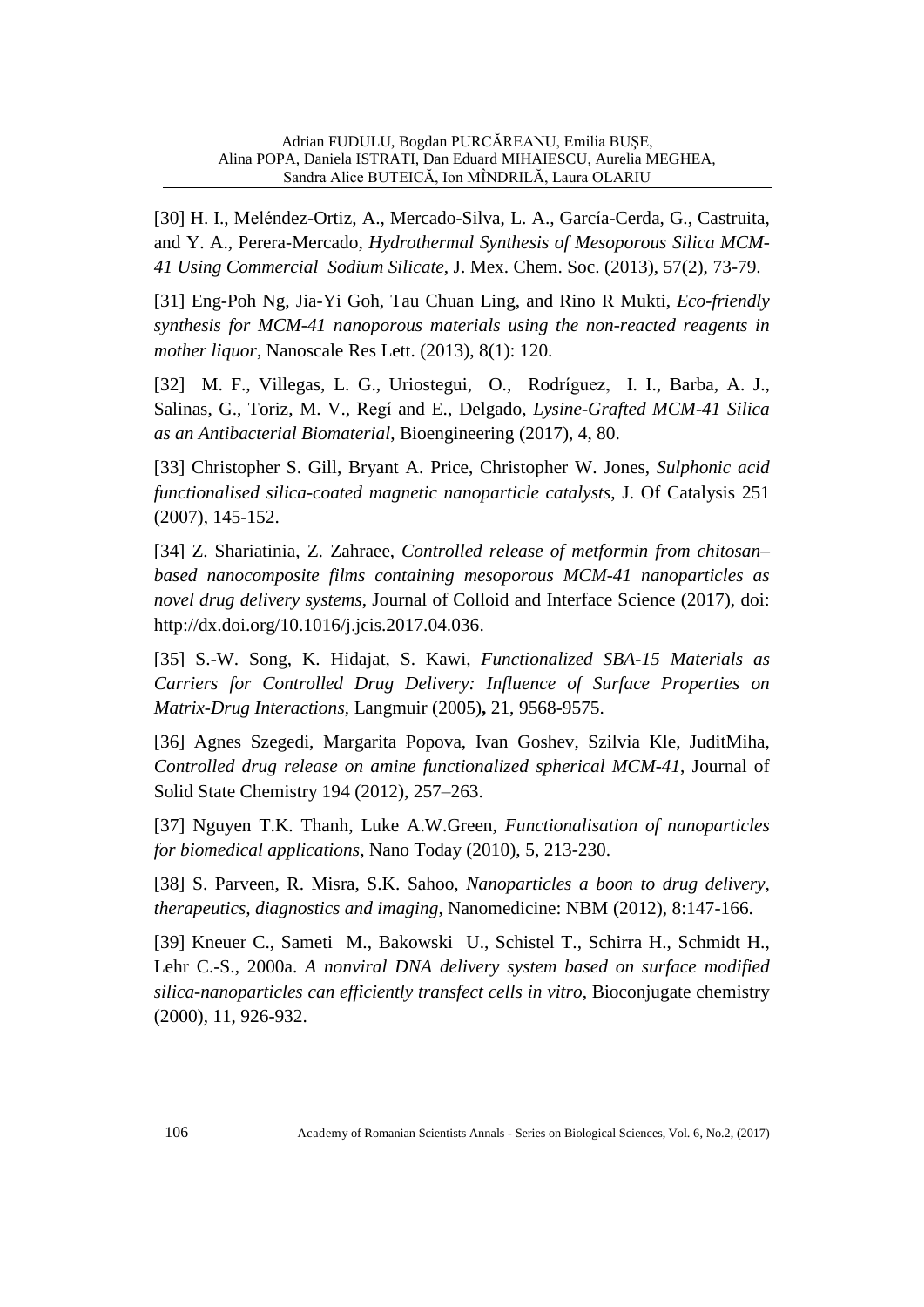[40] Kneuer, C., Sameti, M., Haltner, E.G., Schiestel, T., Schirra, H., Schmidt, H., Lehr, C.M., *Silica nanoparticles modified with aminosilanes as carriers for plasmid DNA*, International Journal of Pharmaceutical (2000), 196, 257-261.

[41] M. Vallet-Regí, A. Rámila, R.P. del Real, J. Pérez-Pariente, *A New Property of MCM-41:  Drug Delivery System*, Chem. Mater. 13 (2001), 308–311.

[42] J. Andersson, J. Rosenholm, S. Areva, M. Lindén, *Influences of Material Characteristics on Ibuprofen Drug Loading and Release Profiles from Ordered Micro- and Mesoporous Silica Matrices*, Chem. Mater. 16 (2004) 4160– 4167.

[43] B. Munoz, A. Rámila, J. Pérez-Pariente, I. Díaz, M. Vallet-Regí, *MCM-41 Organic Modification as Drug Delivery Rate Regulator*, Chem. Mater. 15 (2003) 500–503.

[44] M. Manzano, V. Aina, C.O. Arean, F. Balas, V. Cauda, M. Colilla, M.R. Delgado, M. Vallet**-**Regí, *Studies on MCM-41 mesoporous silica for drug delivery: Effect of particle morphology and amine functionalization*, Chem. Eng. J. 137 (2008) 30–37.

[45] I.I. Slowing, B.G. Trewyn, V.S.Y. Lin, *Mesoporous Silica Nanoparticles for Intracellular Delivery of Membrane-Impermeable Proteins*, J. Am. Chem. Soc. 129 (2007) 8845–8849.

[46] D.R. Radu, C.-Y. Lai, K. Jeftinija, E.W. Rowe, S. Jeftinija, V.S.Y. Lin, *A Polyamidoamine Dendrimer-Capped Mesoporous Silica Nanosphere-Based Gene Transfection Reagent*, J. Am. Chem. Soc. 126 (2004) 13216–13217.

[47] I.I. Slowing, J.L. Vivier-Escoto, C.-W. Wu, V.S.Y. Lin, *Mesoporous silica nanoparticles as controlled release drug delivery and gene transfection carriers*, Adv. Drug Delivery Rev. 60 (2008) 1278–1288.

[48] I.I. Slowing, B.G. Trewyn, S. Giri, V.S.-Y. Lin, *Mesoporous Silica Nanoparticles for Drug Delivery and Biosensing Applications*, Adv. Funct. Mater. 17 (2007) 1225-1236.

[49] F. Balas, M. Manzano, P. Horcajada, M. Vallet-Regí, *Confinement and Controlled Release of Bisphosphonates on Ordered Mesoporous Silica-Based Materials*, J. Am. Chem. Soc. 128 (2006) 8116-8117.

[50] S.P. Hudson, R.F. Padera, R. Langer, D.S. Kohane, *The biocompatibility of mesoporous silicates*, Biomaterials 29 (2008) 4045-4055.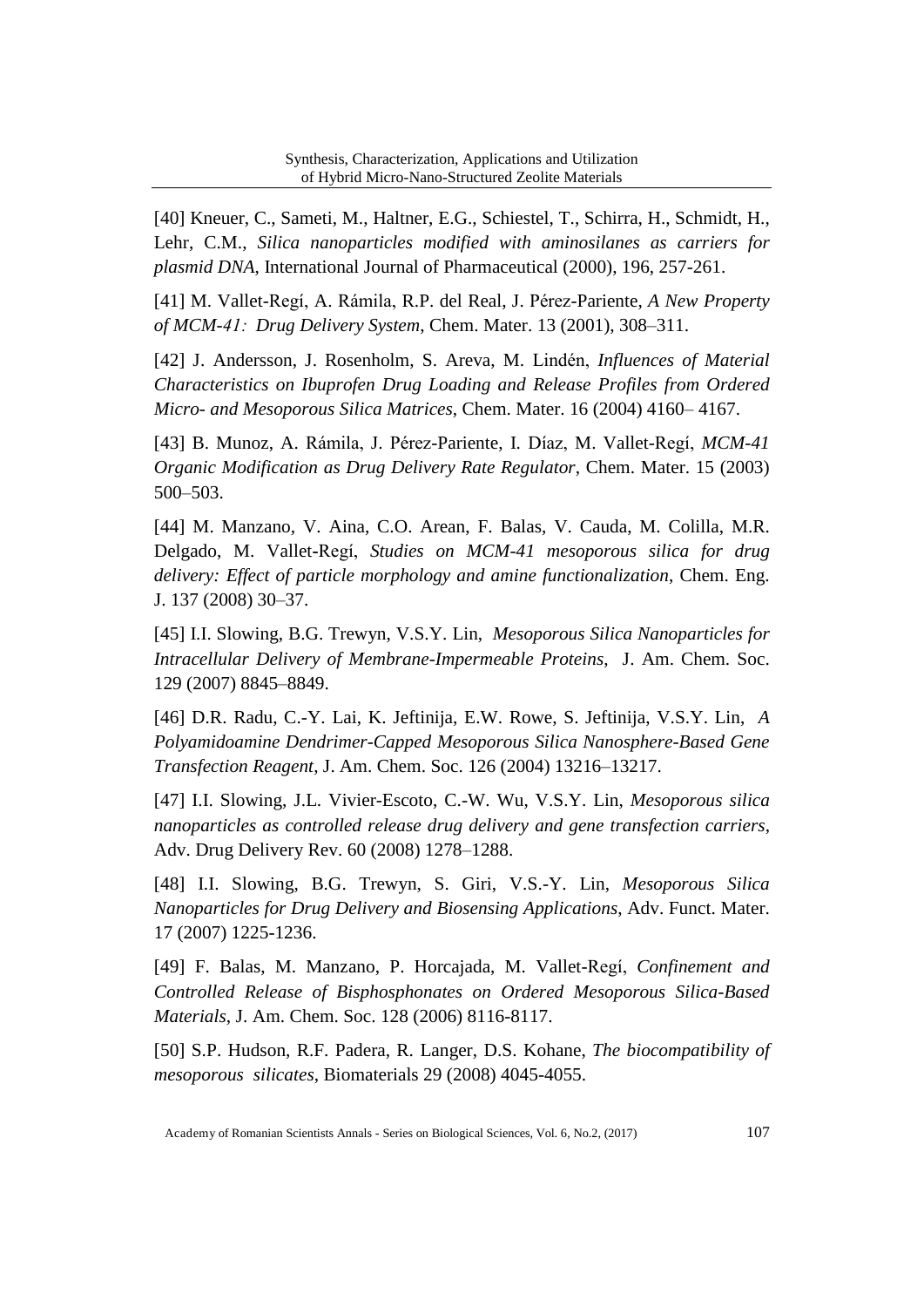[51] Y.S. Lin, L. Haynes, *Impacts of Mesoporous Silica Nanoparticle Size, Pore Ordering, and Pore Integrity on Hemolytic Activity*, J. Am. Chem. Soc. 132 (2010) 4834–4842.

[52] M. Vallet-Regí, A. Rámila, R.P.del Real, J. Perez-Pariente,*A New Property of MCM-41: Drug Delivery System*, J. Chem. Mater. 13 (2001) 308-311.

[53] C. Charnay, S. Bégu, C. Tourne-Peteilh, L. Nicole, D.A. Lerner, J.M. Devoisselle,*Inclusion of ibuprofen in mesoporous templated silica: drug loading and release property,* Eur. J. Pharm. Biopharm. 57 (2004) 533-540.

[54] C.Y. Lai, B.G. Trewyn, D.M. Jeftinija, K. Jeftinija, S. Xu, S. Jeftinija, V.S.- Y. Lin,*A Mesoporous Silica Nanosphere-Based Carrier System with Chemically Removable CdS Nanoparticle Caps for Stimuli-Responsive Controlled Release of Neurotransmitters and Drug Molecules*, J. Am. Chem. Soc. 125 (2003), 4451- 4459.

[55] K.A. Fisher, K.D. Huddersman, M.J. Taylor, *Comparison of micro- and mesoporous inorganic materials in the uptake and release of the drug model fluorescein and its analogues*, Chem. Eur. J. 9 (2003), 5873-5878.

[56] G. Cavallaro, P. Pierro, F.S. Palumbo, F. Testa, L. Pasqua, R. Aiello, *Drug delivery devices based on mesoporous silicate*, Drug Deliv. 11 (2004), 41-46.

[57] L.Z. Zhang, G.Q. Tang, B.W. Gao, G.L. Zhang,*Spectroscopic studies on the excited-state properties of the light-induced antiviral drug hypocrellin A loaded in the mesoporous solid*, Chem. Phys. Lett. 396 (2004), 102-109.

[58] W. Zeng, X.F. Qian, Y.B. Zhang, J. Yin, Z.K. Zhu,*Organic Modified Mesoporous MCM-41 Through Solvothermal Process as Grug Delivery System*, Mater. Res. Bull. 40 (2005), 766-772.

[59] A. Rutkowska, W. Piekozewski, J. Brandys,*Chronopharmacokinetics of amitriptyline in rats*, Biopharm. Drug Dispos. 20 (1999), 117.

[60] M.H. Smolensky, E. Haus,*Circadian rhythms and clinical medicine with applications to hypertension*, Am. J. Hypertens. 14 (2001), 280.

[61] A. Dashevsky, A. Mohamad,*Development of pulsatile multiparticulate drug delivery system coated with aqueous dispersion Aquacoat ECD*, Int. J. Pharm. 318 (2006), 124.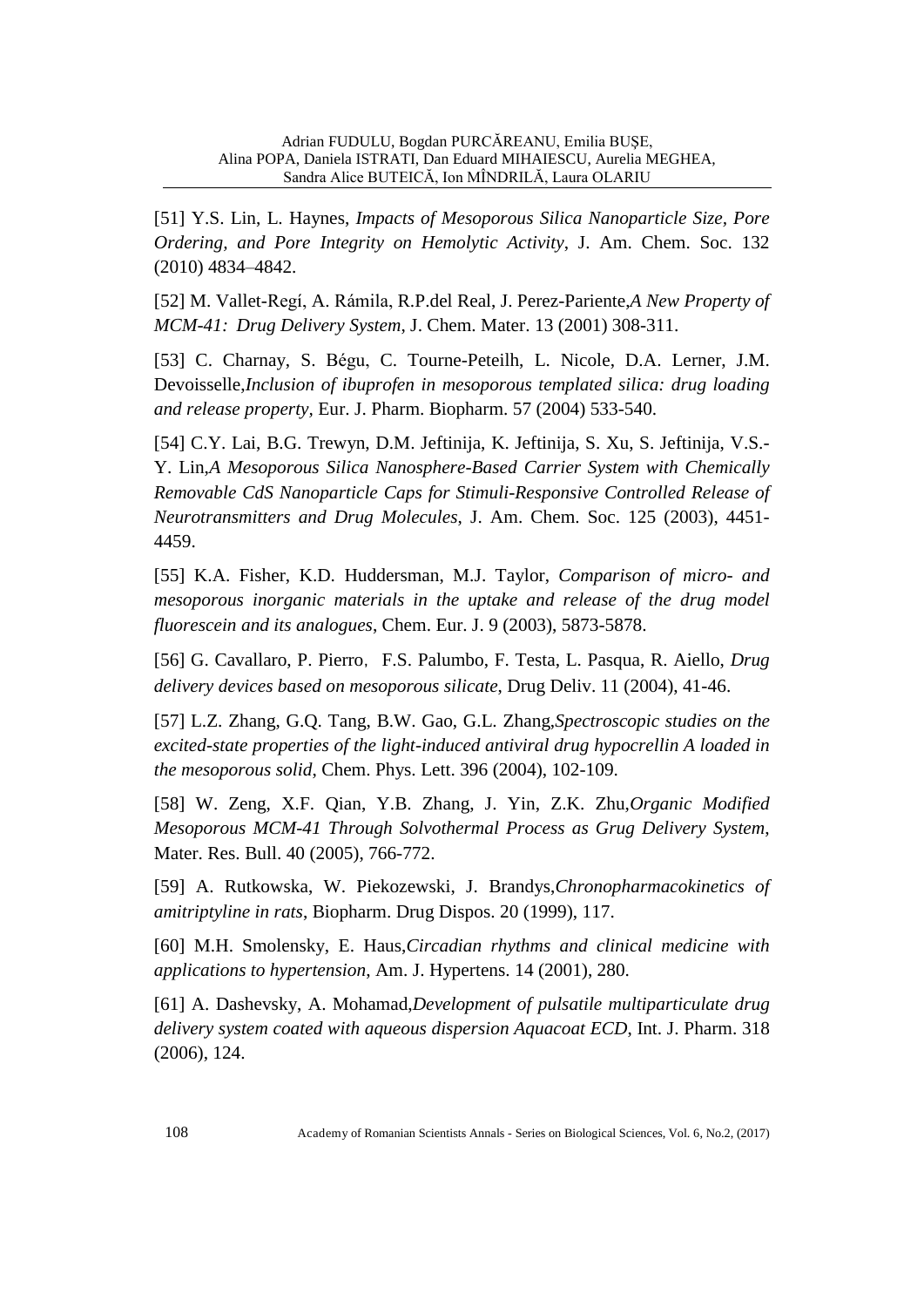[62] P. Horcajada, A. R´amila, J. P´erez-Pariente, M. Vallet-Reg´ı,*Influence of pore size of MCM-41 matrices on drug delivery rate*, Microporous Mesoporous Mater. 68 (2004), 105.

[63] S. Sant, V. Nadeau, P. Hildgen,*Effect of porosity on the release kinetics of propafenone-loaded PEG-g-PLA nanoparticles*, J. Control. Release 107 (2005), 203.

[64] M. Vallet-Reg´ı, *Ordered mesoporous materials in the context of drug delivery systems and bone tissue engineering*, Chem. Eur. J. 12 (2006), 5934.

[65] M. Stempniewicz, M. Rohwerder, F. Marlow, *Release from Silica SBA-3-like Mesoporous Fibers: Cross-Wall Transport and External Diffusion Barrier*, Chem. Phys. Chem. 8 (2007), 188.

[66] B.G. Trewyn, C.M. Whitman, V.S.Y. Lin, *Morphological Control of Room-Temperature Ionic Liquid Templated Mesoporous Silica Nanoparticles for Controlled Release of Antibacterial Agents*, Nano Lett. 4 (2004), 2139-2143.

[67] P. Horcajada, A. R´amila, G. F´erey, M.Vallet-Reg´ı,*Influence of Superficial Organic Modification of MCM-41 Matrices on Drug Delivery Rate*, Solid State Sci. 8 (2006), 1243.

[68] Maria Vallet-Regi and Francisco Balas, *Silica Materials for medical applications*, The Open Biomedical Engineering Journal, (2008), 2,1-9.

[69] Won Hzuk Suh, Kenneth S. Suslick, Galen D. Stuckz, Yoo-Hun Suh, *Nanotechnology, nanotoxicology and neuroscience*, Progress in neurobiology 87 (2009), 133-170.

[70] Lida, H., Nakanishi, T., Osaka, T., *Surface modification of γ-Fe2O<sup>3</sup> nanoparticles with aminopropylsilyl groups and interparticle linkage with α,ωdicarboxylic acids*,Electrochim. Acta (2005), 51, 855-859.

[71]Doadrio, Antonio L., S´anchez-Montero, Jos´e M., Doadrio, Juan C., Salinas, Antonio J., Vallet-Reg´ı, Mar´ıa, *Mesoporous silica nanoparticles as a new carrier methodology in the controlled release of the active components in a polypill*, (2016), doi:10.1016/j.ejps.2016.11.002.